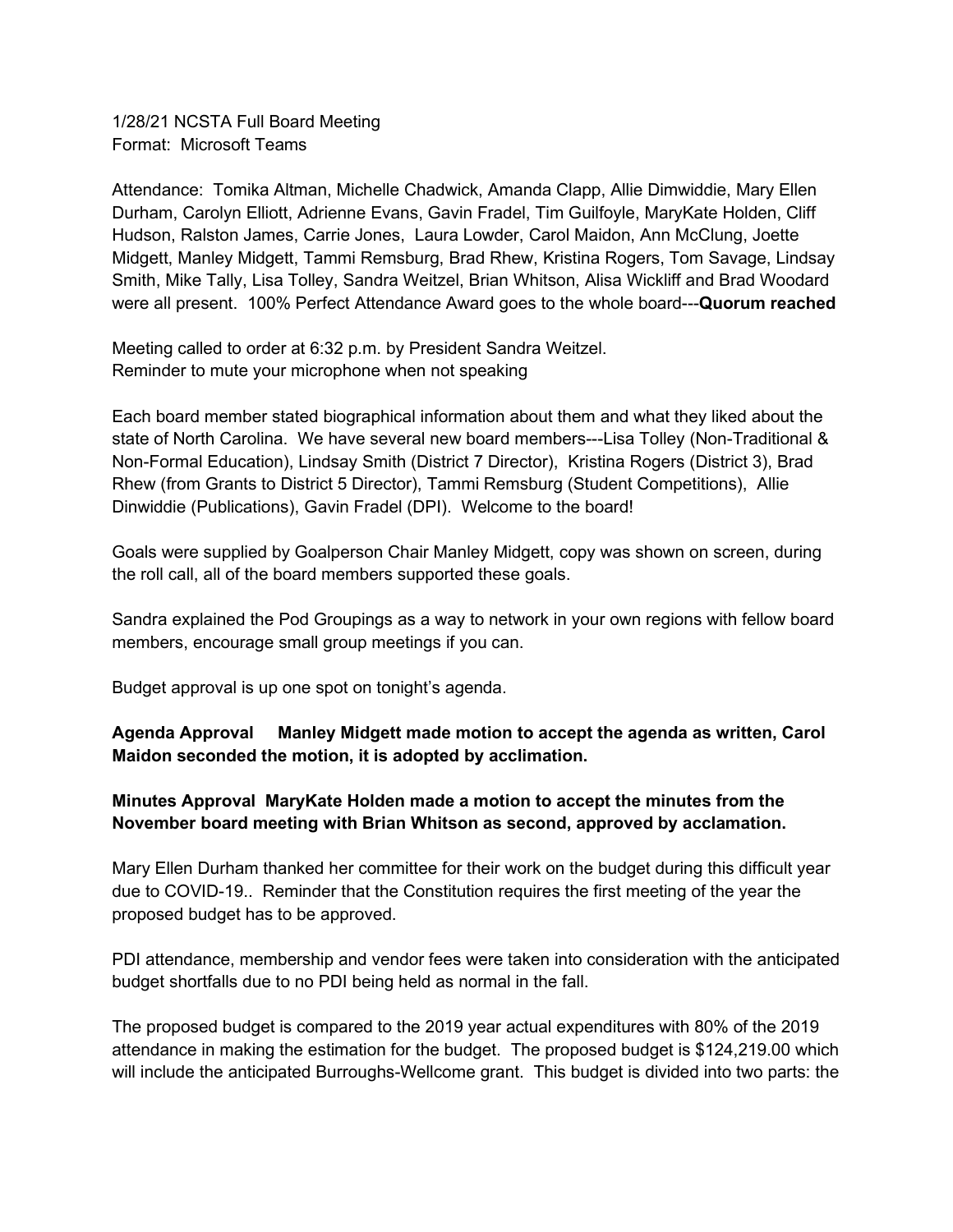Operating Budget (our conducting of business) and the PDI. In the operating budget Joette receives \$11,000 as Conference Coordinator.

For the PDI we are contracted with Benton Convention Center with the contract that had been previously signed. In looking at line items in the budget::

- Line Items 43 and 44 Request associated with the speaker 2 speakers honorarium and travel along with lodging.
- Line Item 58 Interpreter \$1,800 budget for it, we have had attendees to need this service, has to be in the budget for PDI
- Line Item 62 \$3,200 budgeted for Parking…..Vouchers 10 hrs, process fee and cash reimbursement, Board members helped Joette handle these in 2019 and will need to again
- Face masks, hand sanitizer will need to be budgeted due to the pandemic

Brian Whitson asked about the amount of give-aways and the size of the reception, some enhancements will need to be spent or eliminated. Mike Tally asked if Grant-A-Wish was a part of the budget, it is. Ralston James asked if the income sheet comes from membership, registration and vendor fees. Budget is based on anticipated income. Hopeful 2021 will be like 2019 based on 80% of the 2019 comparison.

Our savings for NCSTA helps.

Manley mentioned 500 people will give us over this budget, 2 additional donors and fundraising efforts would greatly help. Ralston James mentioned that the Agriculture Commission is missing from outreach.

**Motion from the Finance Committee , no second needed Roll Call Vote taken Stated Motion: Finance Committee moves that NCSTA board approve the proposed budget amount of \$124, 219.00 The motion carried unanimously.**

## **\*\*\*\*\*Outreach for Members Committee Reports\*\*\*\*\***

## **1) Elementary: Manley Midgett**

Brad Rhew and Laura Lowder worked on this committee. Since popular from the Fall, Spring dates will be held: February 18th, March 4th, March 18th and April 15th Free for members and \$30 for non-members Focus on Content Standards on Grade Level the first one with a focus on Weather and Climate 1 hour, Registration opens on February 1st, Properties of Matter K-5 grade level March 4th DIfferent plants taught at different grade levels, animals included The next one will focus on Evaluating for Understanding with the focus on Multiple Choice items and Formative Assessments. Did they get it as a summative measure, examples to use will be shared. Send this information to Gavin for DPI announcement and to NCSLA for advertisement

# **2) Middle/HIgh: Ann McClung**

3rd one was held last night with breakout sessions, all were well attended. 1st session 62 attended, 2nd session 68 attended and 72 attended last night